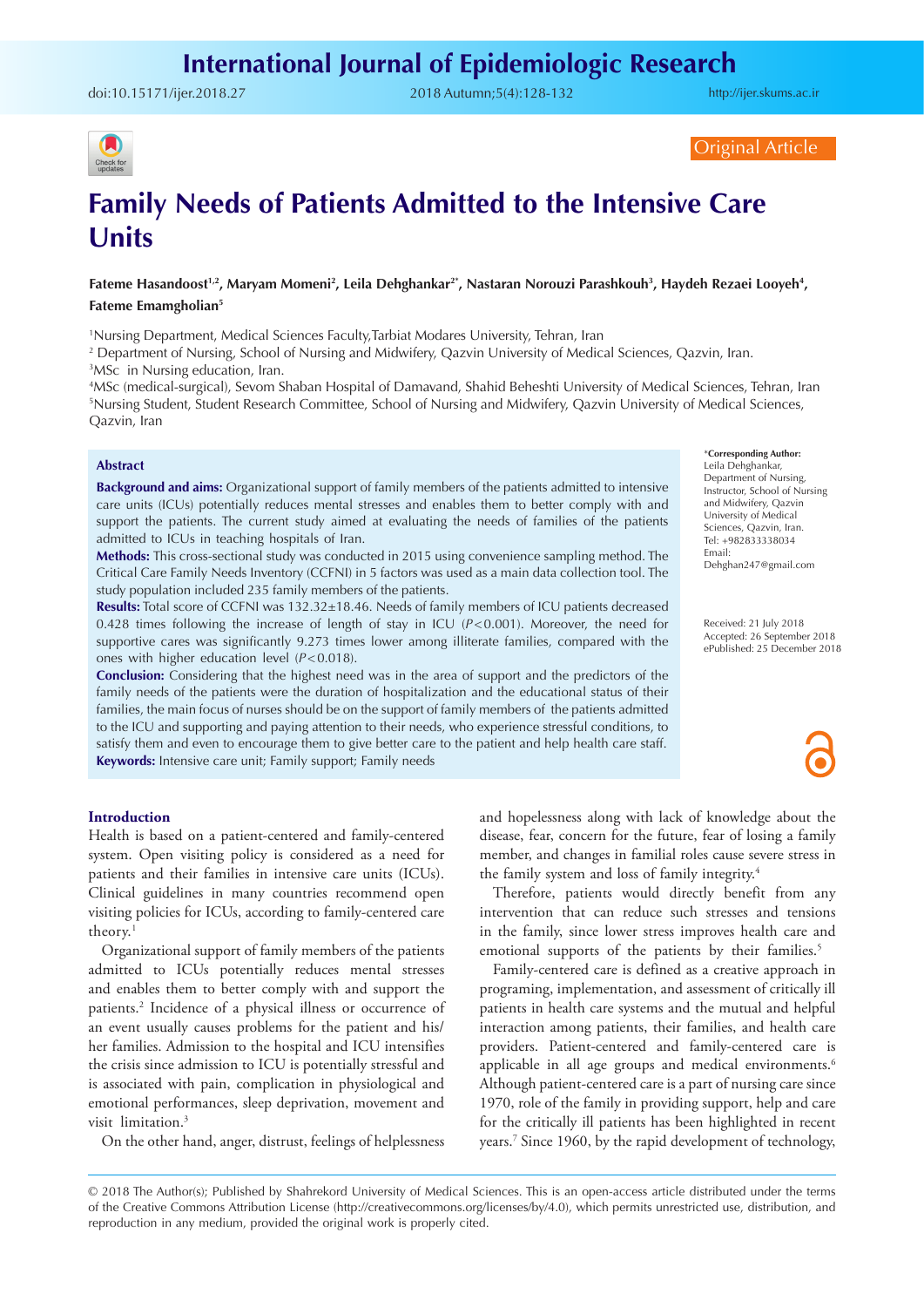ICU has been considered as a place to provide intensive cares for the critically ill patients<sup>8</sup> and the families deal with emotional, cognitive, and social stressors such as ambitious information, unclear prognosis, fear of patient's death, financial needs, and disruption of daily living programs.<sup>9</sup>

Nurses learn to look at medical affairs professionally, which has limited their thoughts, judges, and even their performances. For an optimum performance, it is necessary to consider medical affairs from the viewpoint of clients. This point is very important in nursing education, since educating the nurses based on the viewpoint of clients may empower them to meet clients' needs and provide clientcentered cares.10 But some studies confirm family-centered cares especially in ICUs. Mitchell et al mention that familycentered care is the main caring attitude in ICUs during the first 48 hours of admission.7 To provide comprehensive and high quality nursing cares, nurses in the ICUs should also consider social and mental needs of both patients and their families. This point indicates their inevitable and unchangeable role in identifying and meeting the needs of patients' families as the clients.<sup>11-13</sup>

Sarhadi et al believes providing more opportunities for meeting and also giving more information to the family members about the patients' treatment procedure help satisfy the psycho-social needs of the family members and reduce mental reactions caused by them in critical care units.14

Undoubtedly, to prevent such negligence and inattentions to the needs of patients' families, results of meticulous and scientific assessment of such needs should be considered by the authorities, managers, and health care providers. Such assessments are always a challenge and doubt to nurses and health care professionals. Considering that few studies have been carried out in this regard, and no research has been carried out on the needs of the families of patients in Iran, the current study aimed at evaluating the needs of the families of patients admitted to ICUs in Qazvin teaching hospitals, Iran.

#### **Methods**

The current cross-sectional study was conducted in teaching hospitals of Qazvin, Iran, in 2015. The study population included families of all the patients admitted to ICUs at teaching hospitals of Qazvin. Based on a study by Bandari et al<sup>11</sup> and the mean  $\pm$  standard deviation (SD) of support factor in the Critical Care Family Needs Inventory (CCFNI) as 41.24±7.83, accuracy of 1, and 95% CI, 235 families were selected.

In the current study, samples were recruited using the convenience sampling method; the researcher referred to 4 teaching hospitals equipped with ICUs. To achieve research goals, the main inclusion criterion was determined the companionship of one of the family members (such as spouse, child, grandchild, parents, brother, sister, sisterin-law, or brother-in-law) as the main care giver during the study. Other inclusion criteria were age ≥18 years, speaking Farsi and willing to participate in the study. The exclusion criteria were having sensory impairments such as

deafness, blindness, and/or motor disabilities and also giving simultaneous care to other family members with mental or physical diseases at home or hospital.

Data were collected using demographic data form (including age, gender, level of education, marital status, interfamilial marriage, patient's health status, number of family members, duration of admission to ICU, duration of hospitalization in wards, history of hospitalization in wards, and economic status) and the CCFNI. As cited by Sheaffer, Molter developed a 45-item family needs inventory in 1979 and 7 years later, the CCFNI was developed by Leske, in collaboration with Molter, which has been widely used by the researchers so far.14,15 The CCFNI includes 45 items, scored based on the Likert scale of 1-4, with 4 being very important and 1 not important. The questionnaire has 5 factors and the total scores range from 45 to 180. The aspects are support (15 items), comfort (6 items), information (8 items), proximity (9 items), and assurance (7 items). In the study by Bandari et al, the Cronbach alpha coefficient was 0.926 for the total scale, and >0.7 for 3 factors of support, comfort, and proximity; it was also 0.6-0.7 for the 2 factors of information and assurance. Results of the current study also indicated face, structural, and differential validities, in addition to internal consistency of the questionnaire. The use of CCFNI has been recommended in the studies.11 To consider ethical standards, the aim and procedure of the study were described to the participants and accordingly, they singed the informed consent forms. They were also assured about the confidentiality of data and they were free to withdraw from the study at any time, and that they were informed about the results of the study if interested. Data were analyzed using descriptive and analytical statistical tests including chi-square, *t* test, ANOVA, and regression analysis.

#### **Results**

Out of 235 samples in the current study, 215 samples filled the questionnaires out completely; 59.8% of main care givers were male and 40.2% were female. Mean (SD) age of the care givers was  $47.58 \pm 17.24$  years. Moreover, for the patients admitted to the ICU, days of admission ranged from 11 to 23, and the mean (SD) conscious state of the patients was 8.47 ± 3.60, based on Glasgow Coma Scale. The summary of demographic data of the cases is shown in Tables 1 and 2. Total score of the questionnaire was 132.32±18.46. The highest need observed was the support factor, followed by information, proximity, assurance, and comfort. The mean ± SD of CCFNI factors is illustrated in Table 3. Regarding the evaluation of CCFNI factors using ANOVA, significant relationships were observed between demographic information, employment status, and assurance factor (*P*=0.025), comfort factor and income status  $(P=0.044)$ , type of disease and support factor  $(P=0.039)$ , assurance factor and level of education (*P*=0.022), and level of education and support factor  $(P=0.025)$ . The regression analysis showed that the needs of families of patients admitted to ICUs were reduced and became significant 0.428 times as increasing the days of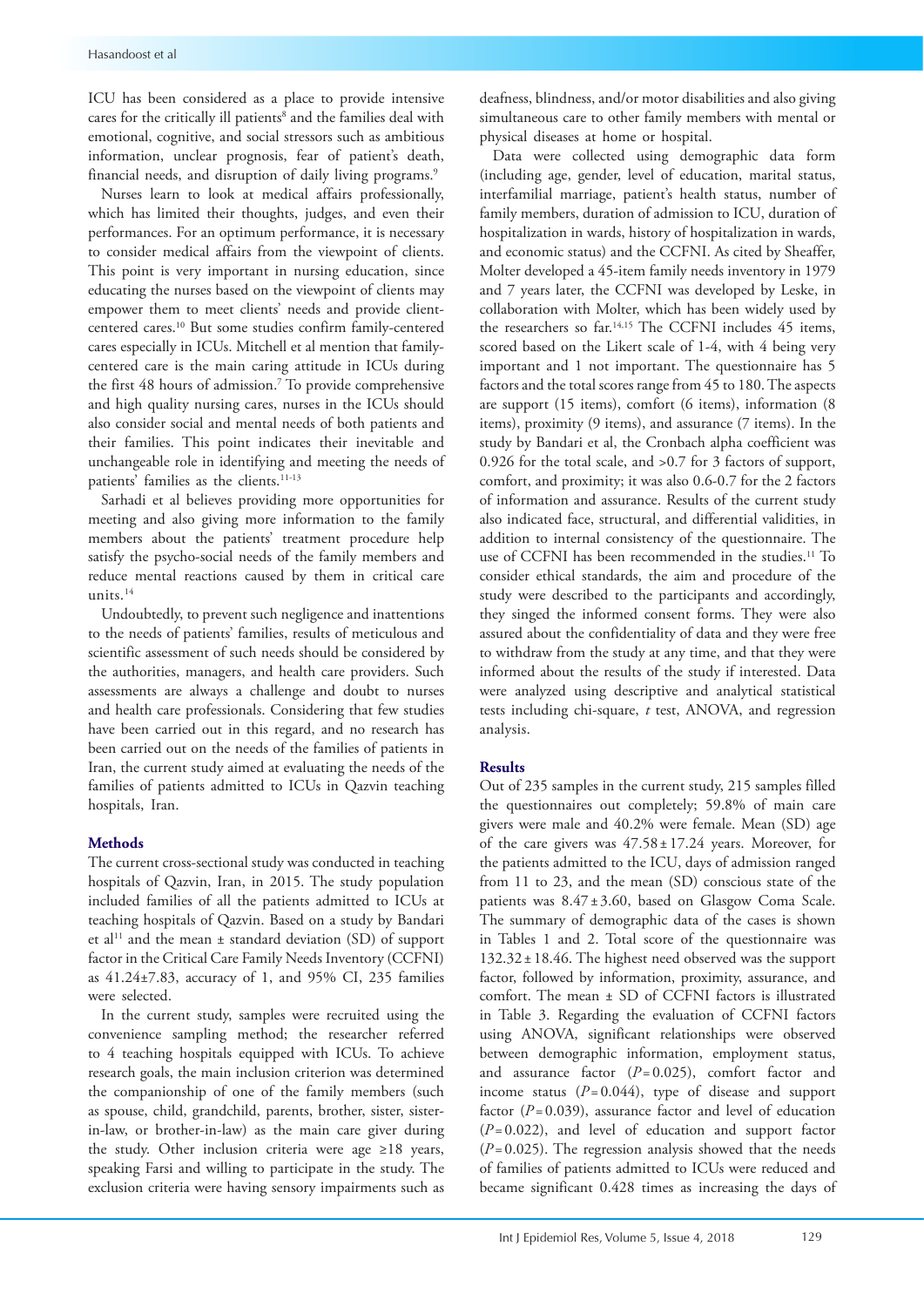| <b>Table 1.</b> Sociodemographic Information of Family Members |
|----------------------------------------------------------------|
|----------------------------------------------------------------|

| <b>Parameters</b>                                                                                             | No. (%)                                                 |
|---------------------------------------------------------------------------------------------------------------|---------------------------------------------------------|
| Gender<br>Male<br>Female                                                                                      | 125(59.8)<br>84 (40.2)                                  |
| <b>Employment status</b><br>Housekeeper<br>Employed<br>Unemployed<br>Student<br>Retired                       | 68 (32.2)<br>62 (29.4)<br>19(9)<br>14(6.5)<br>48 (22.7) |
| Age <sup>a</sup> (y)                                                                                          | $47.85 \pm 17.24$                                       |
| Family relationship<br>Spouse<br>Child<br>Parents<br>Other                                                    | 34 (17.3)<br>71 (36)<br>29 (14.7)<br>62 (31.6)          |
| Marital status<br>Single<br>Married<br><b>Divorced</b><br>Widow                                               | 29(13.5)<br>153 (71.2)<br>2(0.9)<br>31 (14.4)           |
| <b>Education</b> level<br>Uneducated<br>High school<br>Diploma<br>Higher education                            | 50 (23.7)<br>40 (19)<br>39 (18.6)<br>81 (38.6)          |
| Monthly income (Rial)<br>Less than 5 million<br>5000000-10000000<br>10000000-20000000<br>More than 20 million | 47(22.7)<br>83 (40.1)<br>55 (26.6)<br>22 (10.7)         |
| Number of family members <sup>a</sup>                                                                         | $4.73 \pm 2.1$                                          |

aQuantitative data are reported as mean and standard deviation.

**Table 2.** Sociodemographic Information of Patients Admitted to the Intensive Care Units

| <b>Parameters</b>                                                                                                                                                | No. (%)                                      |
|------------------------------------------------------------------------------------------------------------------------------------------------------------------|----------------------------------------------|
| ICU length of stay <sup>a</sup> (days)                                                                                                                           | $11.02 \pm 12.46$                            |
| Hospital length of stay (h)<br>${<}48$<br>48-72                                                                                                                  | 69 (53.9)<br>59 (46.1)                       |
| Experience of admission to ward<br>Yes<br>No                                                                                                                     | 116(58.3)<br>80 (41.7)                       |
| Glasgow Coma Scale (GCS) <sup>a</sup>                                                                                                                            | $8.47 \pm 3.6$                               |
| Kind of disease<br>Multiple trauma<br>Respiratory and cardiac problems<br>Metabolic disorders (diabetes, poisoning)<br>Brain problems (cerebrovascular accident) | 189.2<br>73 (37.2)<br>36 (18.4)<br>69 (35.2) |

<sup>a</sup>Quantitative data are reported as mean and standard deviation.

admission (Table 4). Furthermore, the needs of illiterate families were significantly 9.273 times lower than those of families with higher education level (*P*<0.018). Results of the current study indicated a positive significant relationship between all the factors (*P*<0.001). The highest correlation coefficient was between support and comfort factors (r= 0.747) and the lowest correlation coefficient was between support and assurance  $(r=0.188)$ .

### **Discussion**

The necessity of identifying and meeting the mental and social needs of families of critically ill patients and the ones **Table 3.** Critical Care Family Needs Inventory (CCFNI) Scores

| <b>Factors</b> | Mean $\pm$ Standard Deviation |  |  |  |
|----------------|-------------------------------|--|--|--|
| Proximity      | $23.60 \pm 5.17$              |  |  |  |
| Assurance      | $21.53 + 2.52$                |  |  |  |
| Information    | $30.90 \pm 3.91$              |  |  |  |
| Comfort        | $17.86 + 3.77$                |  |  |  |
| Support        | $37.82 + 8.94$                |  |  |  |
| Total          | $132.32 \pm 18.46$            |  |  |  |

admitted to ICUs is increasingly considered as an inevitable priority for ICU nurses. Results of the present study showed that support was the main need of families, followed by information, proximity, assurance, and comfort. According to the study by Bandari et al, support and comfort were the most and the least important needs of patients' families,<sup>11</sup> which were consistent with those of Lee et al.<sup>16</sup> The study of Al-Mutair et al showed that the most important needs of families of patients were assurance, information, and cultural and spiritual needs, respectively, while support and proximity were the least important ones.<sup>17</sup> Contrary to our results, the results of studies by Obringer et al<sup>18</sup> and Hashim & Hussin<sup>19</sup> showed that assurance was the main need of families, and in the study by Bailey et al, information factor was introduced as the main need among the families.<sup>2</sup> In another study by Sarhadi et al, assurance and information factors had the highest priority among other factors.<sup>14</sup> Omari reported that assurance factor constituted the needs with the highest priority, followed by information factor.<sup>13</sup> Results of the current study indicated that families of the patients admitted to ICUs mostly needed support, which confirm the necessity of increasing the supportive systems to support the patients admitted to ICUs and their families. It is worth to note that according to the findings of the current study, comfort factor was the lowest need among families. The reason possibly is that comfort facilities for patients' companions are provided in the hospitals, or due to the emotional atmosphere ruling over the Iranian families, they think less about their own comfort while one of the family members is under critical conditions, and so they usually think about the comfort and recovery of their beloved ones.

It seems that in the first days of admission to ICUs, the families need information about the health status of their patients and their comfort, and related needs are of little importance.<sup>20</sup> More interpersonal contact with medical staff can help meet the information needs of patients' families. Nurses may aid in families' adjustment, by fostering a sense of optimism about family members and encouraging them to participate in the patients' care.<sup>21</sup> Results of a study by Naderi et al<sup>21</sup> also indicated that the lowest need of families was comfort, which was consistent with the results of the current study; but the highest need was the information, which was inconsistent with the results of the studies by Naderi et al<sup>22</sup> and Bahrami et al.<sup>23</sup>

The difference in the results may probably is due to the differences between the communities and the areas under study. In this regard, and in line with the findings of the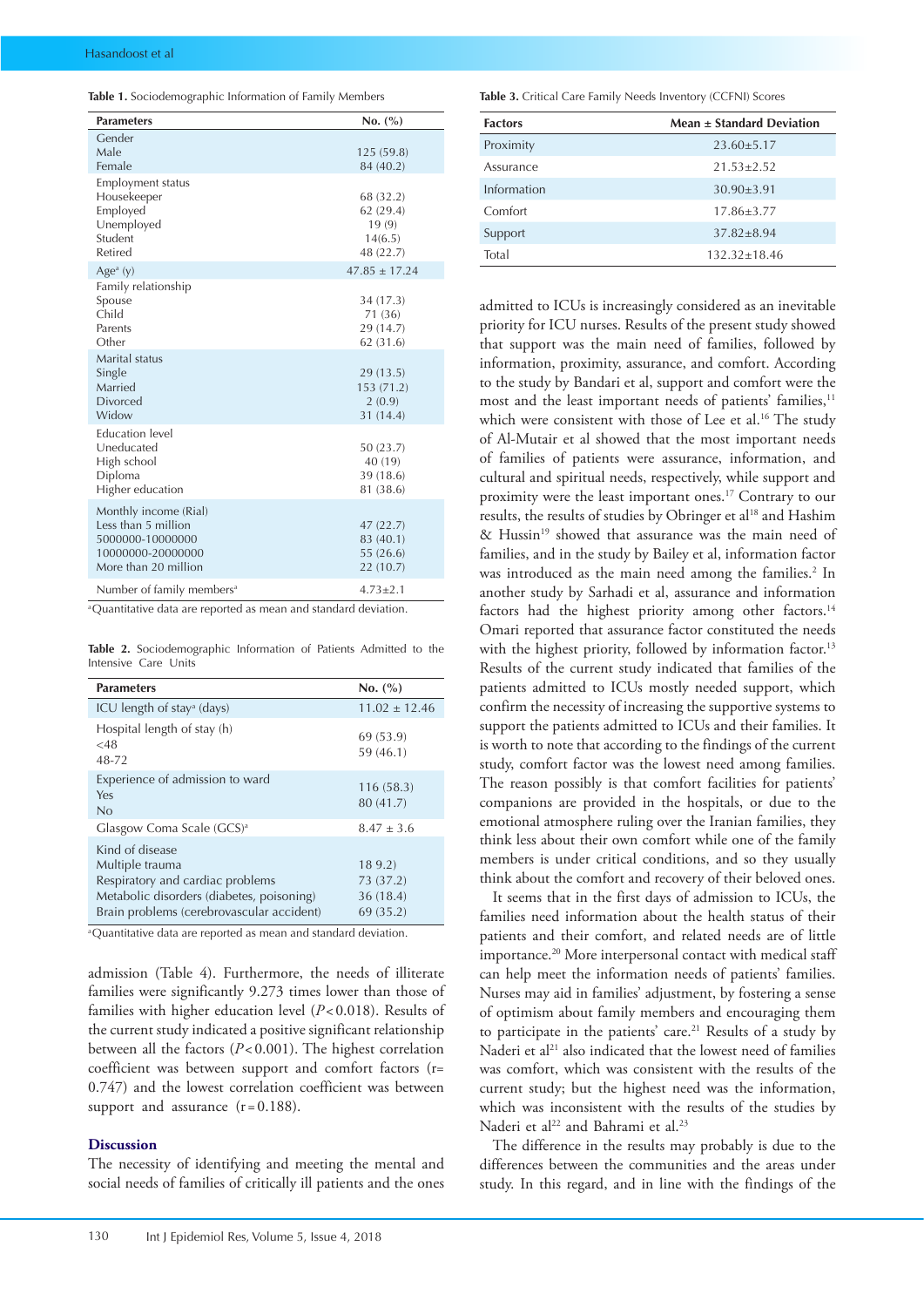| Parameter                | B         | <b>SE</b> | 95% CI    |          |        | P value |
|--------------------------|-----------|-----------|-----------|----------|--------|---------|
|                          |           |           | Lower     | Upper    | Wald   |         |
| ICU length of stay (day) | $-0.428$  | 0.0909    | $-0.606$  | $-0.250$ | 22.139 | 0.000   |
| <b>Education</b> level   |           |           |           |          |        |         |
| Uneducated               | $-9.273$  | 3.9308    | $-16.978$ | $-1.569$ | 5.566  | 0.018   |
| High school              | $-3.859$  | 4.0833    | $-11.862$ | 4.144    | 0.893  | 0.345   |
| Diploma                  | 3.108     | 4.0952    | $-4.918$  | 11.135   | 0.576  | 0.448   |
| Higher education         | Reference |           |           |          |        |         |

**Table 4.** Linear Regression Analysis of Factors Associated With Family Needs of Critical Care Units

current study, Seyedamini<sup>24</sup> evaluated the concerns and needs of mothers while their children were hospitalized, and also provided supports by nurses and the lowest needs of the families; the findings of his study showed that the needs of the ill child and the needs of other family members had the highest and the lowest importance, respectively. Moreover, the study of Abedi et al<sup>25</sup> aimed at understanding and interpreting the needs experienced by the companions of the elderly patients; their results were similar to those of the current study, since comfort was the lowest need of patients' families. The results of the study by Shorofi et al<sup>20</sup> were consistent with those of the current study on the lowest need of families of hospitalized patients.

The study of Karlsson et  $al^{26}$  aimed at describing the satisfaction of families of patients admitted to ICUs in Sweden. Accordingly, families showed high satisfaction in all need factors; comfort and information were the first needs of families. The difference between the results of their study and those of the current study can be justified by cultural differences, different priorities and facilities between Iran and Sweden.

Results of the present study indicated a certain relationship between demographic data of family members and their needs; for example, by increasing the length of stay in hospital, needs of families reduced. Probably the reason is that during the first days of admission to ICUs, other family members experienced a critical period, which increased their needs; but over time, the families gradually accepted the situation and tried to adapt with. During the first days of admission, the families are unfamiliar with the hospital, wards, patients' status, and so on, which cause stress and more needs in the family. The other reason can be the stability of patient's health status or the acceptance of the status by the families.

The results of the current study showed that the level of needs in the illiterate families was significantly lower than that of the families with higher level of education; possibly because families with lower education level are not well aware of their legal rights and have lower expectations, compared with the families with higher level of education who attempt to achieve information and adapt with the new conditions. However, according to the findings of Divdar, no significant difference was observed between the scores of socio-mental needs and demographic variables.<sup>27</sup> From the limitations of the current study, critical conditions of companions and lack of cooperation in some cases can be noted; such limitations prolonged the sampling procedure. Although some of the family members, appreciation to

the attention paid to the issue, asked for changes in the supportive structure of medical centers.

#### **Conclusion**

Considering that the highest need was in the area of support and then information, proximity, assurance, and comfort, and that the predictors of the needs of patients' families were the duration of hospitalization and the educational status of their families, the main focus of nurses should be on the support of family members of patients admitted to the ICU. Nurses as the key members of treatment teams should help the companions in the transition of the crisis through proper dealing and communication and providing support and paying attention to the needs of patients` families, who experience stressful conditions. They can satisfy them and even encourage them to give better care to the patient and help health care staff. Besides the health care system needs to provide suitable conditions for the families by creating essential facilities and prosperity. And doctors, as much as possible, may reduce the length of stay in ICU, considering the limitation of visits to patients by family members, to speed up recovery and patient health.

#### **Ethical Approval**

The Ethics Committee of the Qazvin University of Medical Sciences approved the study (code No. IR.QUMS. REC.1394.65).

## **Conflict of Interest Disclosures**

None.

### **Funding/Support**

Research Vice Chancellor of Qazvin University of Medical Sciences (No. 84).

#### **Acknowledgments**

The authors appreciate the financial support of Research Vice Chancellor of Qazvin University of Medical Sciences. The authors also acknowledge the Ethics Committee of the University for providing the ethical approval. The authors further appreciate good and unsparing cooperation of authorities, professors, nurses, and companions of patients admitted to ICUs at hospitals in Qazvin, Iran.

## **References**

1. Spreen AE, Schuurmans MJ. Visiting policies in the adult intensive care units: a complete survey of Dutch ICUs. Intensive Crit Care Nurs. 2011;27(1):27-30. doi: 10.1016/j. iccn.2010.10.002.